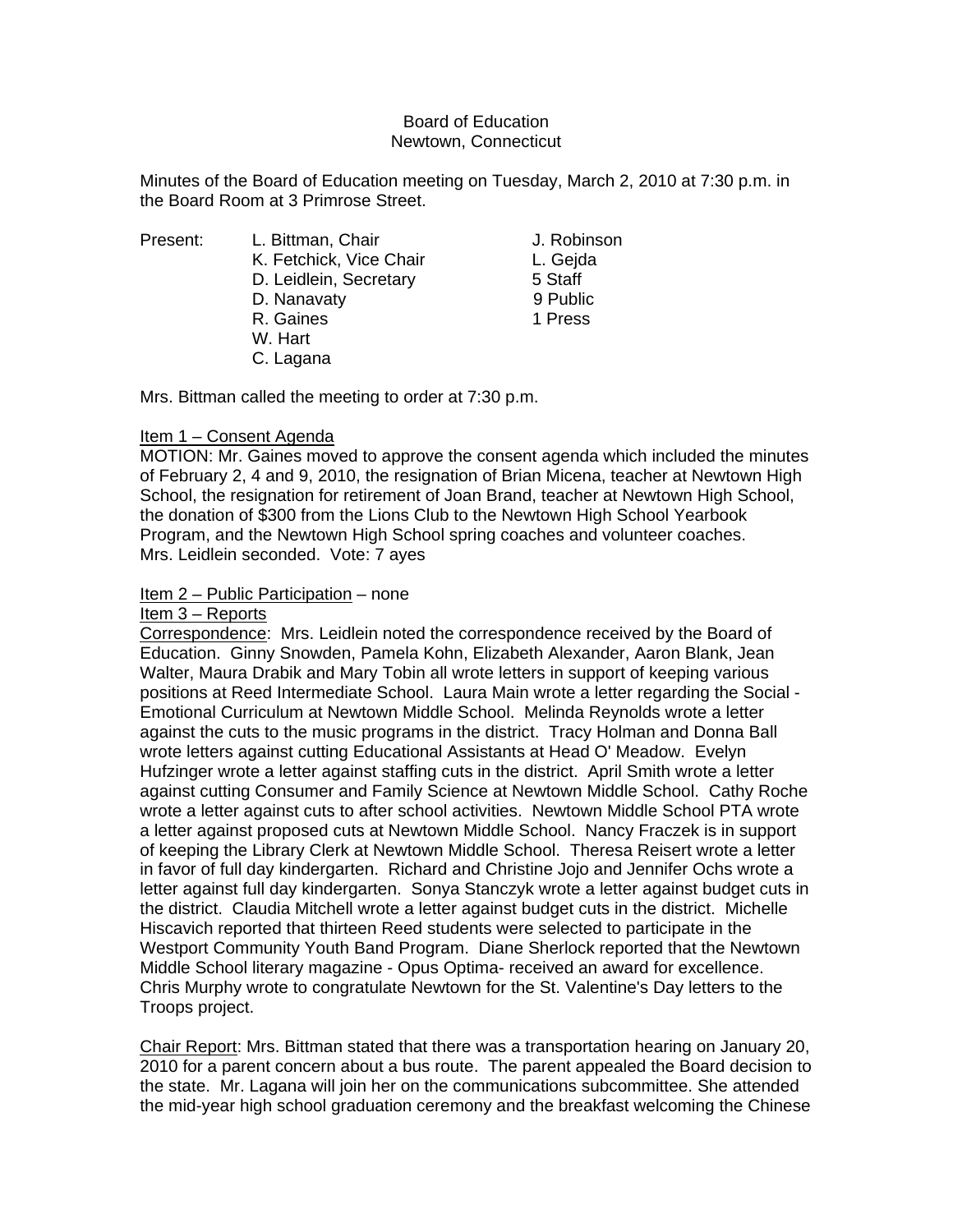Board of Education **-2-** All the second of Education **-2-** All the March 2, 2010

students and administrators from Liaocheng, and one of the Legislative Council education subcommittee meetings. The Town called a joint meeting on electricity and discussed locking into a rate together. We also had an initial meeting with bus drivers to renegotiate their contract.

Superintendent's Report: Dr. Robinson spoke about the delegation from our sister school in Liaocheng, China which included 10 students and 7 administrators, the CMT and CAPT testing that has begun and will be held over the next few weeks, and the Saturday community conversation on underage drinking which was well attended with a follow up meeting set for March 25.

Dr. Robinson noted the tremendous increase in athletics since the 2001-02 school year. This is very important because children involved in school related activities are more likely to be successful.

We were excited to learn that Alyssa Rodriguez, a student at the high school, will have her work of art published in an art textbook and that the Connecticut Music Educators Association has selected the NHS Chamber Choir directed by John Harned, to perform at the CMEA In-Service Conference April 8-10 at the Connecticut Convention Center in Hartford.

Dr. Robinson referred to an article which stated that there was a huge increase in the birth rate in 2007 which indicates we should see those students in 2011-12. We are having our kindergarten enrollment sessions earlier this year. Right now at Head O'Meadow we have 61 registered students with 44 projected. Hawley has 70 plus students, Sandy Hook has 92 and Middle Gate has 85.

Dr. Robinson referred to the meeting on electricity. Mr. Arum got a quote of 8.8 cents from Constellation and she feels we should lock in. Our current rate is 10 cents. This is for two years just on the generation side.

Mrs. Leidlein asked why the town discontinued their contract with Constellation. Dr. Robinson said they had some problems but we have no issues with them.

#### Reed Intermediate School Report:

Dr. Epple began her presentation by stating that Reed was in safe harbor status this year because of the CMT testing results for our sub group in special education. She spoke about the school results and the effective instructional tools and best practices in writing, reading and math. Dr. Salvatore spoke about the assessment data and various interventions to help students.

Mr. Hart asked what was being offered in the  $7<sup>th</sup>$  grade math program for Reed students. Dr. Epple said they asked a number of students if they would be interested in taking an upper level math class. These students were tested using mid-year, end-of-year assessments, OLSATs and the CMTs over the years were looked at before they were recommended to take the class.

Dr. Salvatore said they have been meeting with the middle school staff for placement next year in the integrated math program.

Dr. Gejda said at the middle school we've had Integrated Math II for three years.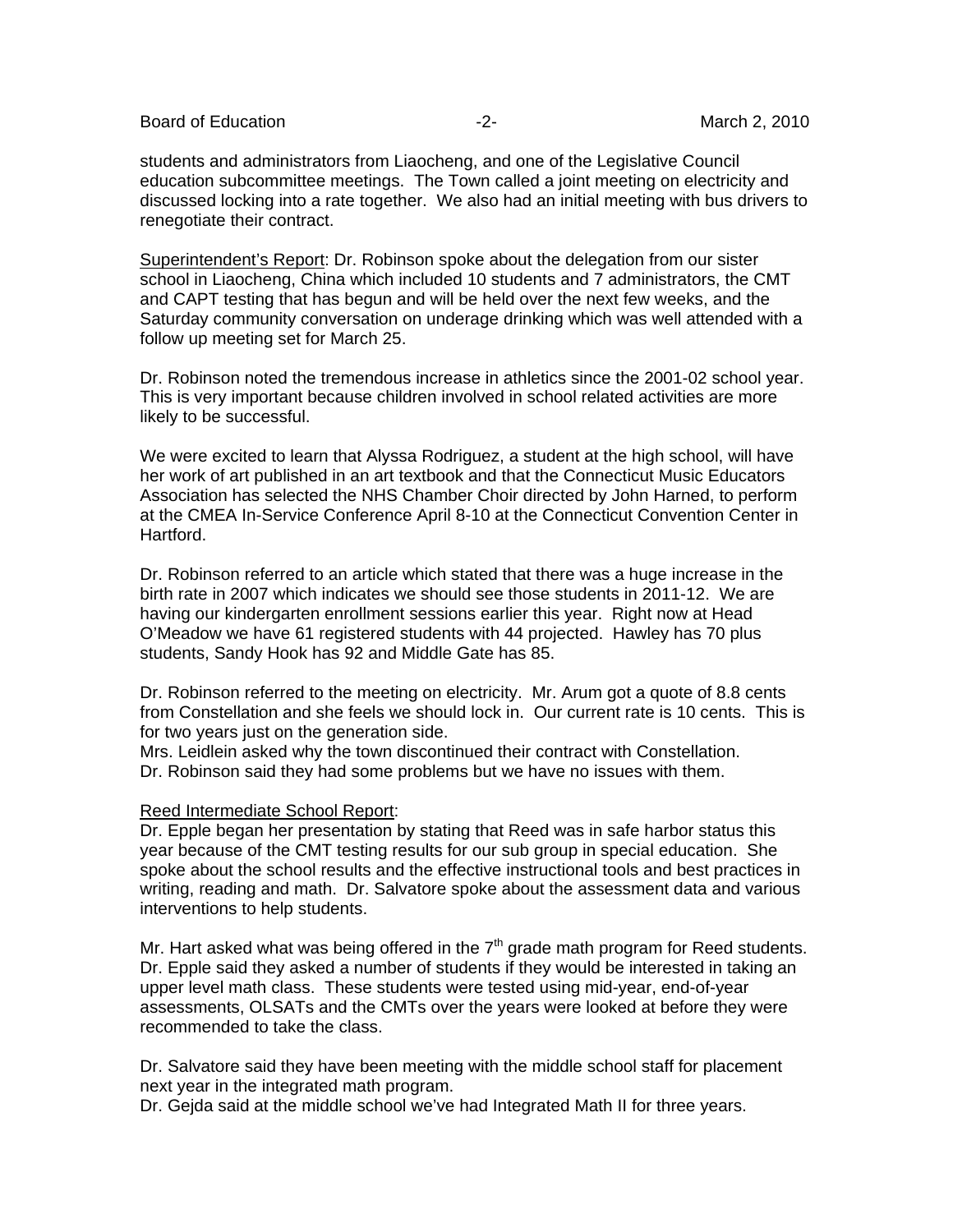Board of Education  $-3$ -  $-3$ - March 2, 2010

Mrs. Fetchick asked if there was a plan to increase the number of hours for language arts since the writing scores have been low.

Dr. Epple said we were looking at scheduling to allow more time. We have a committee working on how to integrate literacy into science and social studies.

Mr. Nanavaty asked how the magnet school students were integrating into sixth grade and if the staff was seeing any differences.

Dr. Epple said the biggest difference is the exposure to Spanish. We have a Spanish club run by a high school student. It would be wonderful to have a foreign language but we would need two full-time teachers. The incoming students are the same place in other subject areas as our students. It's been difficult because the magnet school doesn't have some of the same programs or assessments.

#### Policy Committee:

Mrs. Fetchick said she, Mrs. Bittman and Dr. Robinson met with Vincent Mustaro of CABE. We will look over the sample policies and send them back to CABE to update. We are working on bylaws of the Board. Dr. Robinson will address the regulations. It is estimated to take a year and a half to complete the work.

Mr. Hart said the accounting section needs to be addressed. Also the Board decided to not do transfers but the policy book said we must have transfers. He does not support transferring funds.

Mrs. Fetchick said we also have some policies that are in conflict with our town financial regulations.

Mrs. Bittman said if any of the Board thinks the revision of certain policies should be accelerated to please contact Mrs. Fetchick.

#### Facilities Committee Report:

Mr. Hart said that he met with Mrs. Leidlein and Dr. Robinson for a planning session with the objective of this committee to produce a facilities plan for the district and coordinate with the town. We will do a series of walkthroughs of the schools and build an inventory which will also list the condition of the items so we can formulate a plan to address them. We want to have the plan done for the next budget cycle to address our CIP items. We will also look at possibly closing an elementary school. The most important input is to have an enrollment study.

Mr. Gaines said we have discussed an enrollment study but declined because of the lack of funds. Maybe the facilities subcommittee should recommend the type of study needed and set aside some funds in this year's budget to address that.

Mrs. Leidlein asked the difference in cost of an enrollment study and population study. Dr. Robinson said the town did a population study with Planemetrics. The Chung student population in that piece was not a thorough study. She would like to ask Mr. Arum to find money to do that study this year.

Mrs. Bittman said she would talk to Pat Llodra to see if this is a community study or enrollment.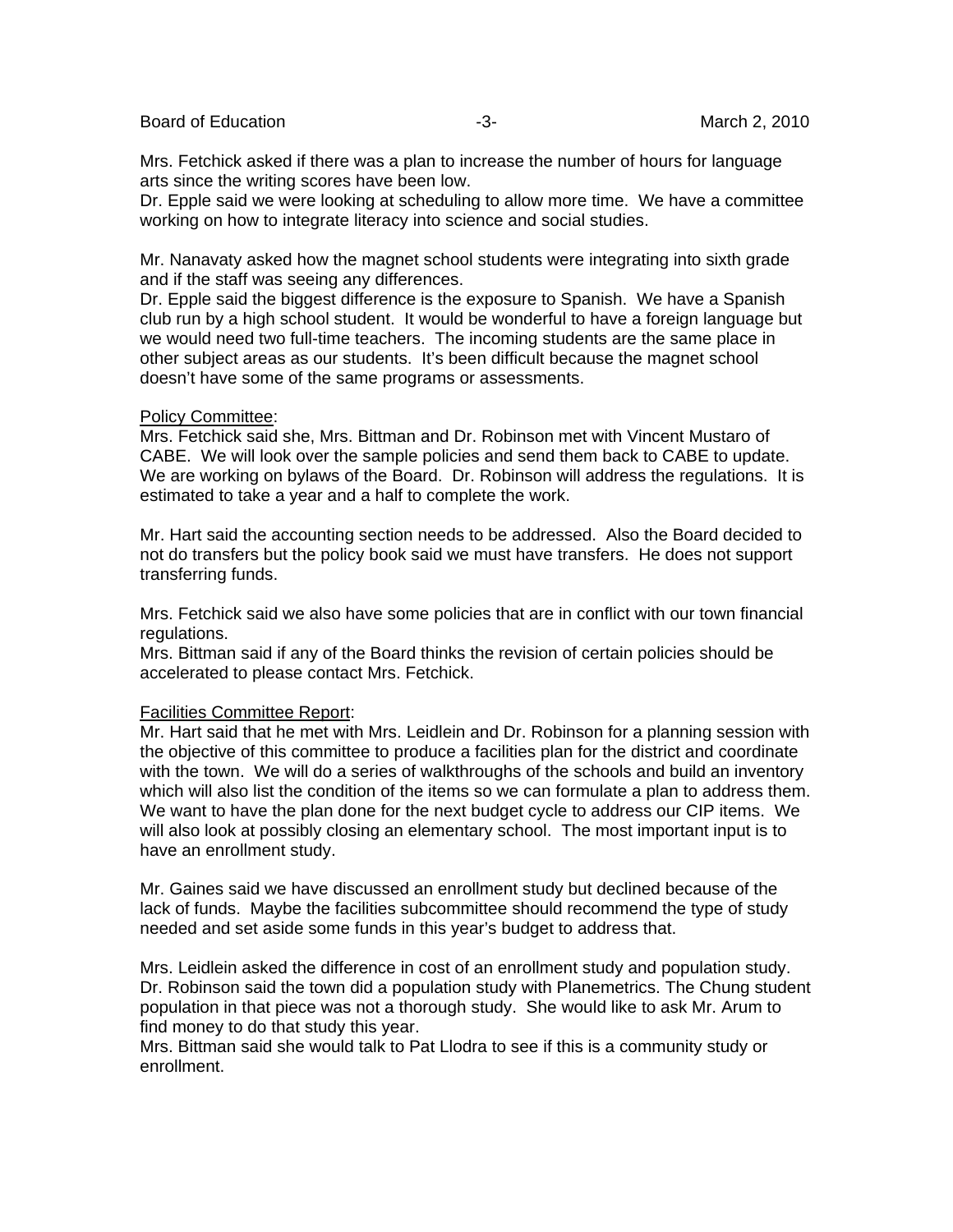Board of Education  $-4$ -  $-4$ - March 2, 2010

Mrs. Fetchick agreed. Mrs. Bittman said we would have a motion for the next meeting. Mr. Nanavaty said in the past the studies have been fairly accurate. When you get beyond the fourth year you are guessing. He would like to have someone look at the house sales and the trend toward the socio-economic status of the people who are buying and the number of children and the age or grades they are entering the schools. We also might want to look at towns that already have been through the process of closing a school such as in Fairfield and now Monroe that is talking about closing Chalk Hill Middle School.

Mrs. Fetchick suggesting having Chung talk to us. The town paid \$30,000 for the study. Mr. Hart said we should coordinate with the town. \$18,000 is not a big number.

MOTION: Mr. Nanavaty moved to approve the Financial Report dated January 31, 2010. Mr. Gaines seconded.

Mrs. Fetchick asked how much we expect to get from the excess cost grant. Dr. Robinson said \$1.9 million. The magnet school is a separate grant. Mrs. Bittman said we need Mr. Arum and Dr. Regan to get the bottom line for special education costs. Vote: 7 ayes

Item 4 – Old Business

Status of CIP:

Mrs. Bittman wants to see a joint meeting of the Board of Education and Board of Finance before the CIP is formed.

Mr. Nanavaty said this should be done well in advance of the BOF meeting. He is unclear as to what we got when we gave up Hawley to go back two years.

Mr. Gaines asked why it was changed.

Mrs. Bittman said it was the \$11 million for the high school fitting into year two.

Mrs. Fetchick said last year the Board of Finance adopted a policy that they would see the amount of debt they could take on. They take an average of the last five years. We had a decrease in our budget so it affected our debt service.

Mr. Nanavaty said if the Board of Finance and Legislative Council continued to decrease the budget from year to year then we are reducing the amount of money we can spend on CIP projects because of the self-imposed debt cap. Their actions directly affect what we are going to be willing to spend in the future.

Mr. Hart said this process went in the wrong order. Having a joint meeting with the Board of Selectmen would help.

Mr. Gaines asked when they realized this. Mr. Kortze is on the CIP committee and this never came up.

Mr. Nanavaty said he heard the decision wasn't made until January when Bob Tait told them about the loss of revenue.

### Update on Design Fees for the Middle School Roof:

Dr. Robinson said the RFP went out for the architect to do the schematic design work for the roof and they came back last Thursday or Friday. Mr. Arum and Mr. Faiella have been going through the bids.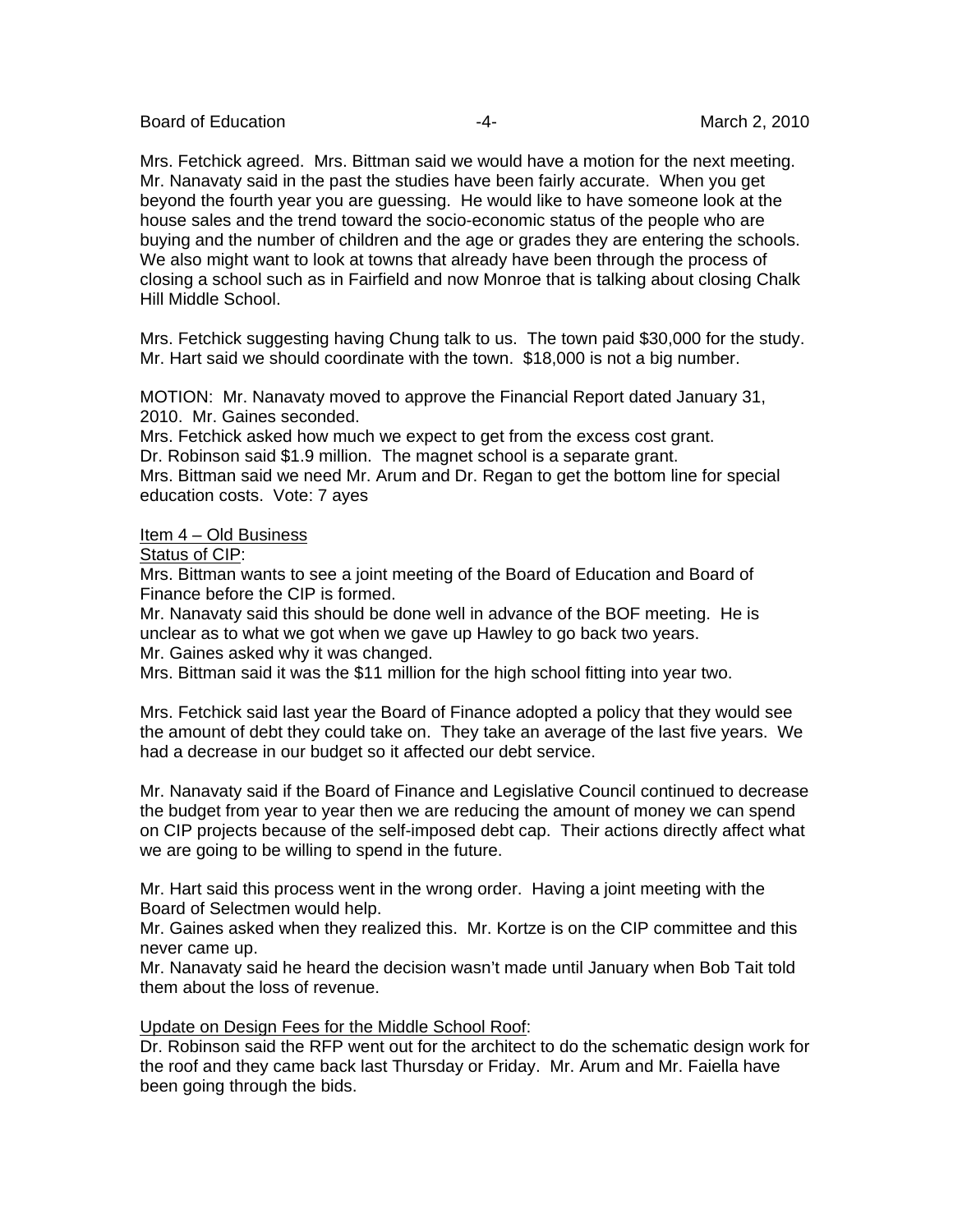### High School Expansion Project Update:

Dr. Robinson said two Board members were going to walk through the addition tomorrow and welcomed other members to schedule one. The bid is out for the greenhouse. There is some concern that necessary items for the greenhouse were put in as bid alternates. There is also an issue of moving a door. The phone system work will go through as part of the project.

Mrs. Leidlein asked for the student to computer ratio for the addition.

### Budget:

Mrs. Bittman said we spoke about what we wanted in the budget book next year at the Board of Finance meeting.

Mr. Lagana said he will prepare options on changing the budget book next year and how we prepare for the meetings.

Mrs. Fetchick asked if the person from the state checked the air quality in the middle school.

Dr. Robinson said she was from OSHA and walked through Hawley and the middle school with Mr. Faiella and would prepare a report.

### Kindergarten Survey Results:

Dr. Robinson said the morning kindergarten lost a number of days of instruction due to delayed openings. The teachers feel the 2.5 hours are very rushed. She favors a full day kindergarten but we will not move forward next year.

Dr. Gejda researched full-day kindergarten. A two-year study done on 1997 in Wisconsin showed that full day kindergarten was very positive. A Meta-Analysis study found a generally favorable response also. Another one in Washington State in 2007 had positive outcomes.

Mrs. Bittman feels the survey should go home with each student next year. Dr. Robinson said she would like to have a study committee continue the survey information for the following year.

Mrs. Bittman asked for volunteers. Mrs. Leidlein, Mr. Hart and Mrs. Fetchick said they would work on that committee.

### Item 5 –New Business

Viability of Closing an Elementary School:

Mrs. Bittman said one Board of Finance member thought we could make this decision sooner than 15 months. She wants the enrollment study first.

Mrs. Leidlein agreed and doesn't want to move too fast. We have to have answers before our next budget season.

Mr. Nanavaty said when a school is no longer used as an educational facility it gets turned over to the town. The building would have to be brought up to code when reopened. You aren't going to be mothballing a building. It will be an expense on the town side but it could be a facility used by other groups such as seniors or parks and rec.

Mr. Hart said some of the numbers regarding savings are overestimated. We would move the teachers to other schools. You only save a small amount of staff and the cost of operating the building.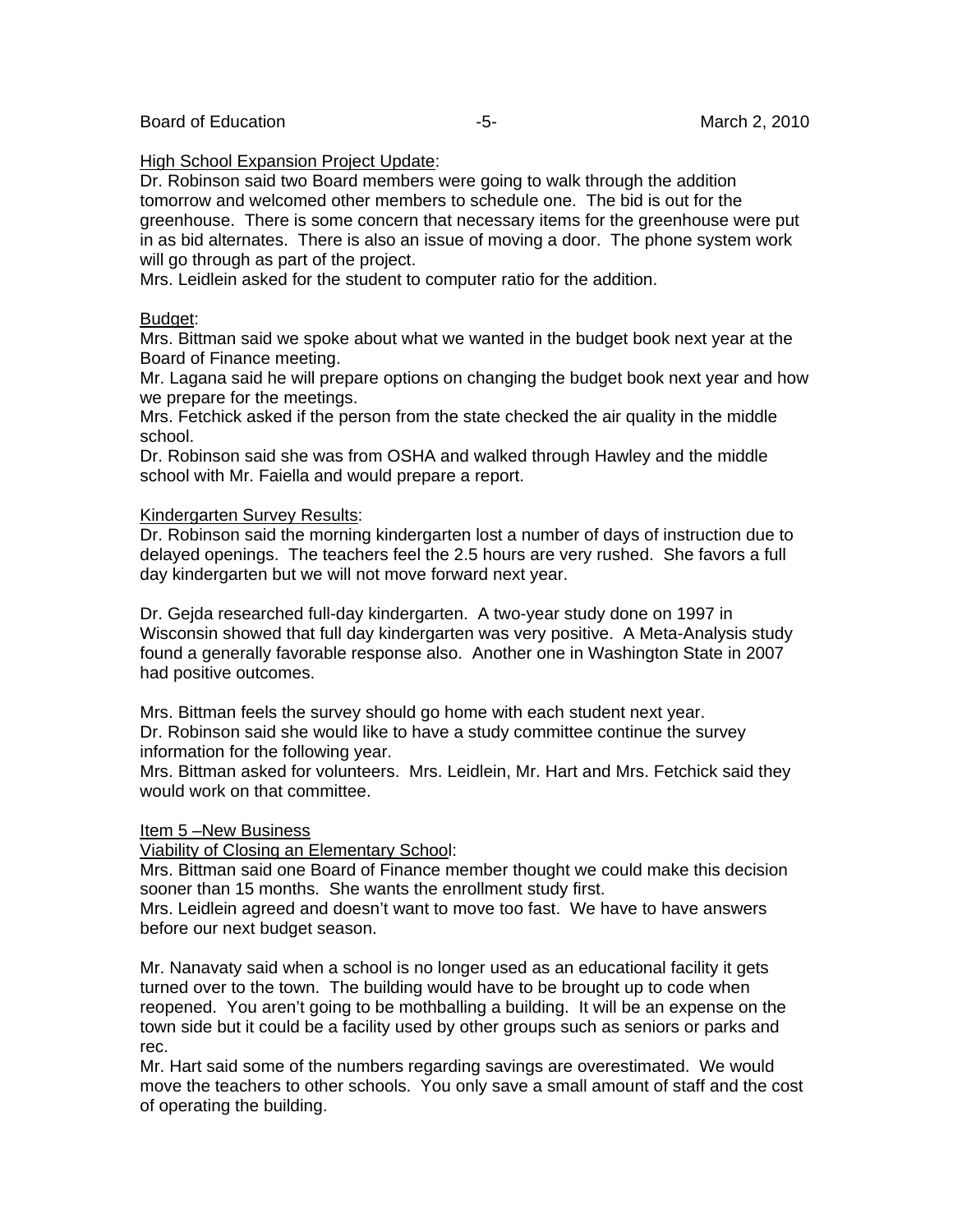Board of Education  $-6$ - Board of Education  $-6$ -

Dr. Robinson gave an example of what we would deal with if we closed Hawley School. Many Hawley students are on the Sandy Hook side of town. Currently Hawley has 19 classrooms. She would need 17 classrooms for these students. Laying off teachers she would only have 7 empty classrooms. You can't put 17 classrooms into 7. She doesn't feel we are at the point of needing to close a school. This scenario would give Sandy Hook School an enrollment of 690 students. Art and music would have to be on a cart.

Mrs. Fetchick agreed that we aren't ready to do that yet. We have portables and the town and Board of Education need to look at this together.

Mrs. Bittman wants to start with facilities committee and then collaborate with the town.

### 2009-10 Budget Freeze:

Mrs. Bittman stated that the Board of Finance wants the Board of Education to share the town shortfall.

Mrs. Fetchick agreed and said we have areas to take money to help the town. She asked Dr. Robinson to get the excess cost grant information.

Mrs. Bittman said we always give back to the town and wanted to know what we won't get if we give back.

Mr. Gaines asked if we have done anything in the upcoming budget for the accounts that are frozen this year. Are we deferring the expense to the next budget season?

Mr. Nanavaty said the deficits are offset by what has been frozen in our financial report. He is hesitant to take any action to unfreeze what we have frozen to know if the town is going to have a surplus this year. They are getting \$150,000 more in taxes than they anticipated.

Mrs. Fetchick proposed that Dr. Robinson provide a detailed report of the special education costs and excess cost grant and also that Mrs. Bittman communicate with Mrs. Llodra and the Board of Finance to see if they would anticipate any amount of money left over at the end of the year. This should be on the next agenda.

### New CIP Guidelines:

Mrs. Bittman said Jeff Capeci wanted comments on the CIP guidelines. Mrs. Fetchick said a lot of what is listed is already happening. Our role is to come up with our items. They can come to our meetings and ask questions. It seems like they are trying to force some type of communication. We don't need a rule that we must communicate with them. A lot of this is silly.

Mr. Gaines said the Legislative Council is the legislative body and responsible that this is done properly. Items 4 and 7 indicate two different timeframes. Maybe there should be just one quarterly report. He has no problem having them ask questions. He applauded them for wanting to be more active in the CIP process.

Mr. Nanavaty said a lot of what they have here is what we discussed in our strategic planning CIP group. Probably Public Building and Site would be the agency responding to their quarterly report for the projects. Our projects go through them and they should be involved.